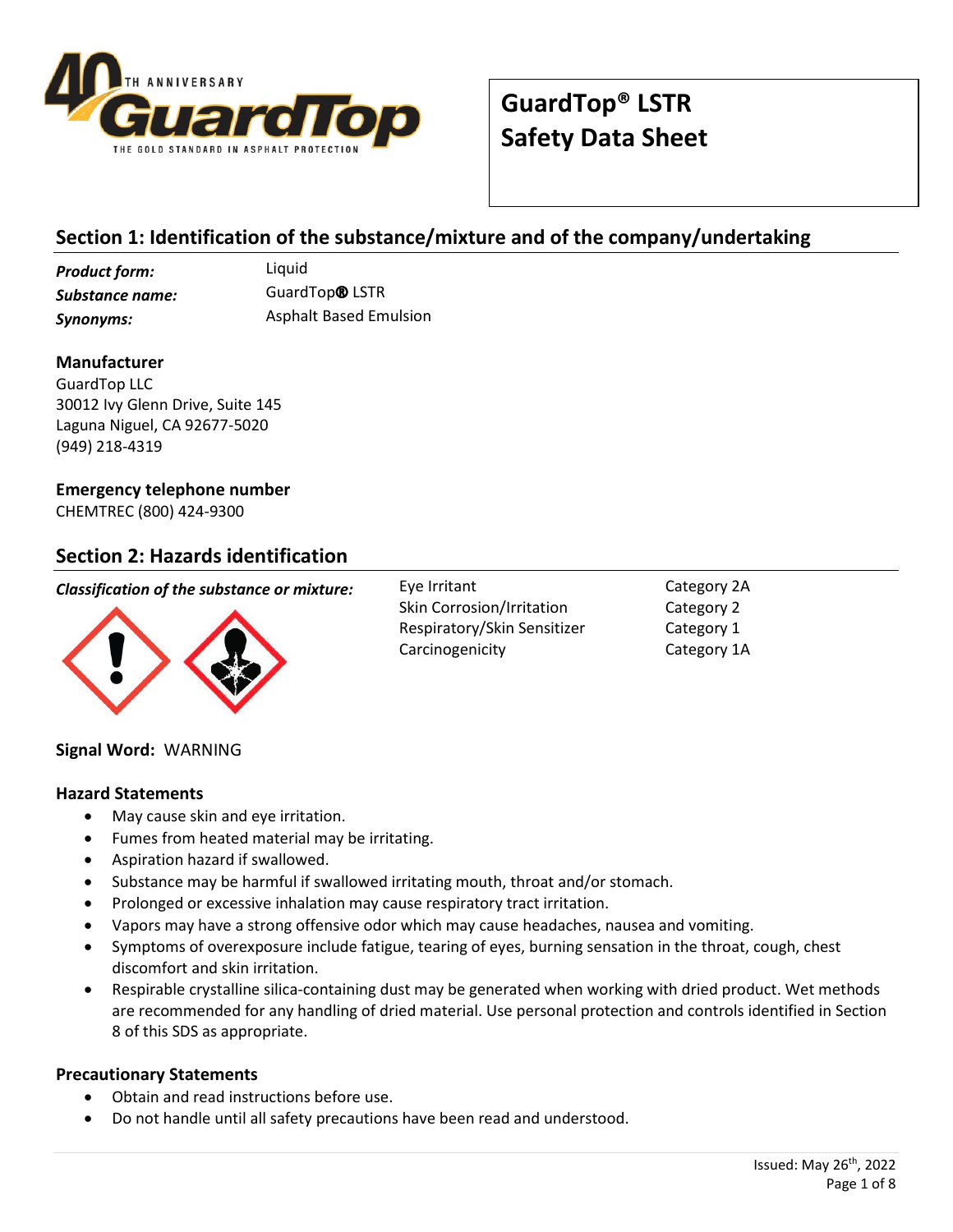

• Exposure to hot material may cause thermal burns.

## **Section 3: Composition/information on ingredients**

| <b>Chemical Name</b>      | <b>Amount</b> | <b>CAS Number</b> |
|---------------------------|---------------|-------------------|
| Asphalt                   | $\leq$ = 25%  | 8052-42-4         |
| <b>Ground Tire Rubber</b> | $\leq$ = 2.0% | 133-86-4          |
| Water                     | $> 35\%$      | 7732-18-5         |
| Aggregate Blend           | $> 20\%$      | Mixture           |
| Carbon Black              | $\leq$ = 2.0% | 1333-86-4         |
| Hydrogen Sulfide          | $> 0.05\%$    | 7783-06-4         |
| Cellulose Fiber           | $\leq$ = 2.0% | Mixture           |

### **Section 4: First aid measures**

| <b>First-aid measures general:</b>         | Get prompt medical attention. Dilute with water. If solidified, treat as neat<br>asphalt.                                                                                                                                                                                                  |
|--------------------------------------------|--------------------------------------------------------------------------------------------------------------------------------------------------------------------------------------------------------------------------------------------------------------------------------------------|
| First-aid measures after inhalation:       | At elevated temperatures, may cause irritation of the respiratory tract.<br>Although this product is not known to cause respiratory problems, if<br>breathing is difficult, safely remove victim to fresh air and provide oxygen.<br>Get immediate medical attention.                      |
| First-aid measures after skin contact:     | Wash skin with soap and water. Wear protective gloves to minimize skin<br>contamination. For hot material exposure, DO NOT attempt to remove<br>solidified material from the skin. DO NOT attempt to dissolve with solvents<br>or thinners. Medical attention may be required for removal. |
| First-aid measures after eye contact:      | Hold eyelids apart and flush eyes with plenty of water for at least 15<br>minutes. Get medical attention if irritation develops or persists. Burns due<br>to contact with heated material require immediate medical attention.                                                             |
| <b>First-aid measures after ingestion:</b> | Get immediate medical attention. Do not induce vomiting due to danger of<br>aspirating liquid into lungs. Gastric lavage may be required.                                                                                                                                                  |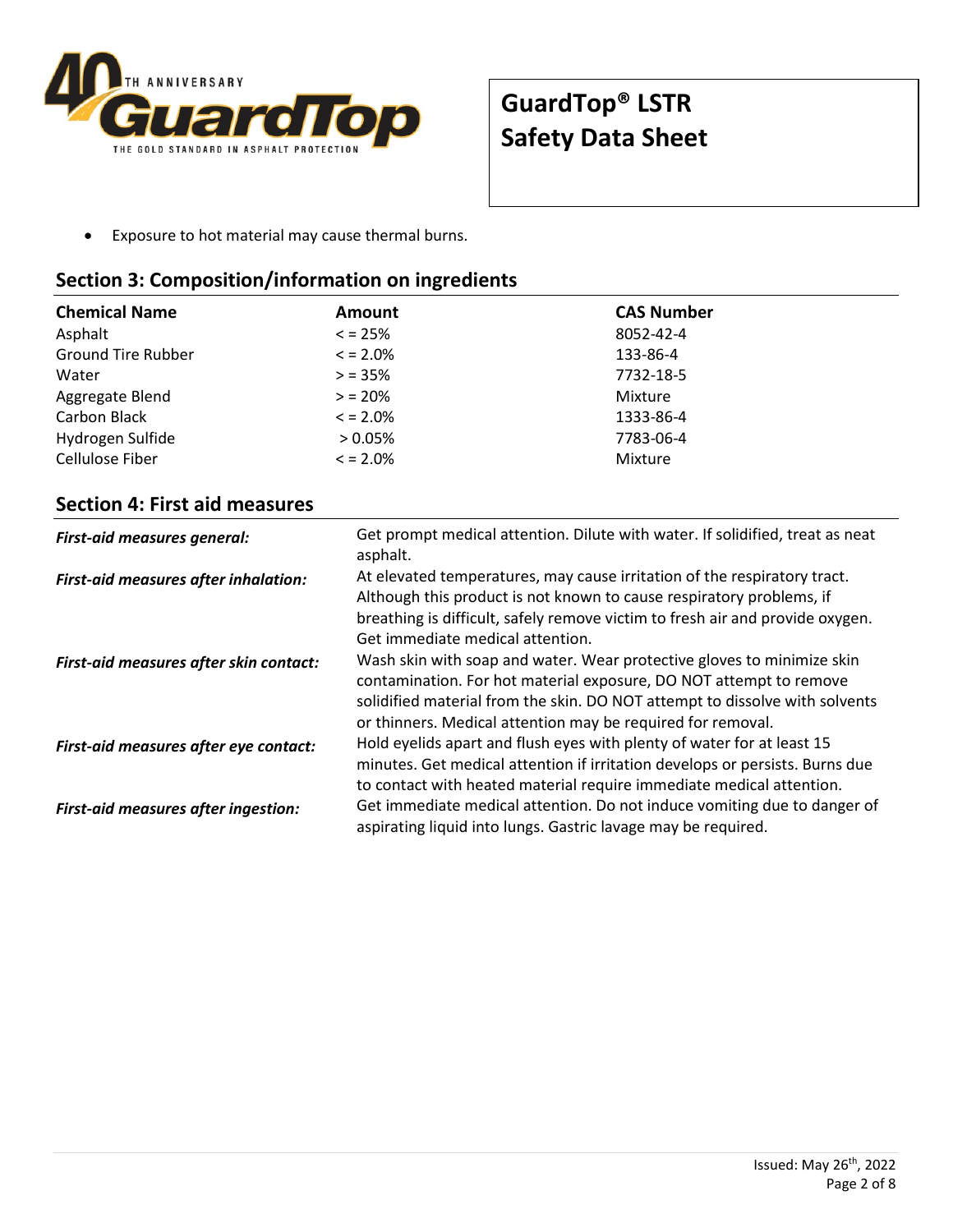

| Most important symptoms and effects, both acute and delayed         |                                                                                                                                                                                                                                                  |
|---------------------------------------------------------------------|--------------------------------------------------------------------------------------------------------------------------------------------------------------------------------------------------------------------------------------------------|
| Eyes:                                                               | Irritation                                                                                                                                                                                                                                       |
| Skin:                                                               | Irritation                                                                                                                                                                                                                                       |
| Inhalation:                                                         | Irritation                                                                                                                                                                                                                                       |
| <b>Chronic Effects:</b>                                             | Unlikely with normal use.                                                                                                                                                                                                                        |
| <b>Section 5: Firefighting measures</b>                             |                                                                                                                                                                                                                                                  |
| <b>Extinguishing media</b>                                          |                                                                                                                                                                                                                                                  |
| Suitable extinguishing media:                                       | Use alcohol foam, Class "B" extinguisher, carbon dioxide or water spray<br>when fighting fires involving this material. Avoid using straight water<br>streams.                                                                                   |
| Unsuitable extinguishing media:                                     | Exercise care when using water as contact with hot asphalt products - may<br>produce steam and violent foaming.                                                                                                                                  |
| Special hazards arising from the substance or mixture               |                                                                                                                                                                                                                                                  |
| <b>Fire hazard:</b>                                                 | Product is an aqueous solution. Heated product may produce hazardous<br>fumes, decomposition products or residues. Small quantities of hydrogen<br>sulfide may be released upon heating.                                                         |
| <b>Explosion hazard:</b>                                            | None                                                                                                                                                                                                                                             |
| <b>Reactivity:</b>                                                  | Avoid contact with strong bases.                                                                                                                                                                                                                 |
| <b>Advice for firefighters</b>                                      |                                                                                                                                                                                                                                                  |
| <b>Firefighting instructions:</b>                                   | Decomposition may produce fumes, smoke, oxides of carbon,<br>hydrocarbons, and possible small quantities of hydrogen sulfide. Avoid<br>breathing vapors from heated material. Combustion may produce CO,<br>NOx, Sox, and reactive hydrocarbons. |
| <b>Protection during firefighting:</b>                              | As in any fire, wear self-contained breathing apparatus pressure-demand<br>MSHA/NIOSH approved and full protective gear.                                                                                                                         |
| <b>Section 6: Accidental release measures</b>                       |                                                                                                                                                                                                                                                  |
| Personal precautions, protective equipment and emergency procedures |                                                                                                                                                                                                                                                  |
| <b>General measures:</b>                                            | Clean up spills immediately using appropriate personal protective<br>equipment.                                                                                                                                                                  |
| For non-emergency personnel                                         |                                                                                                                                                                                                                                                  |
| <b>Protective equipment:</b>                                        | Gloves, safety glasses with side and brow shield, boots.                                                                                                                                                                                         |
| <b>Emergency procedures:</b>                                        | Absorb spills with absorbent material. Contain spilled liquid with sand or<br>earth.                                                                                                                                                             |
| For emergency responders                                            |                                                                                                                                                                                                                                                  |
| <b>Protective equipment:</b>                                        | Gloves, safety glasses with side and brow shield, boots.                                                                                                                                                                                         |
| <b>Emergency procedures:</b>                                        | Stop the source of the leak or release. Clean up releases as soon as<br>possible.                                                                                                                                                                |
| Environmental processions                                           |                                                                                                                                                                                                                                                  |

#### **Environmental precautions**

Prevent contamination of soil, surface water or groundwater.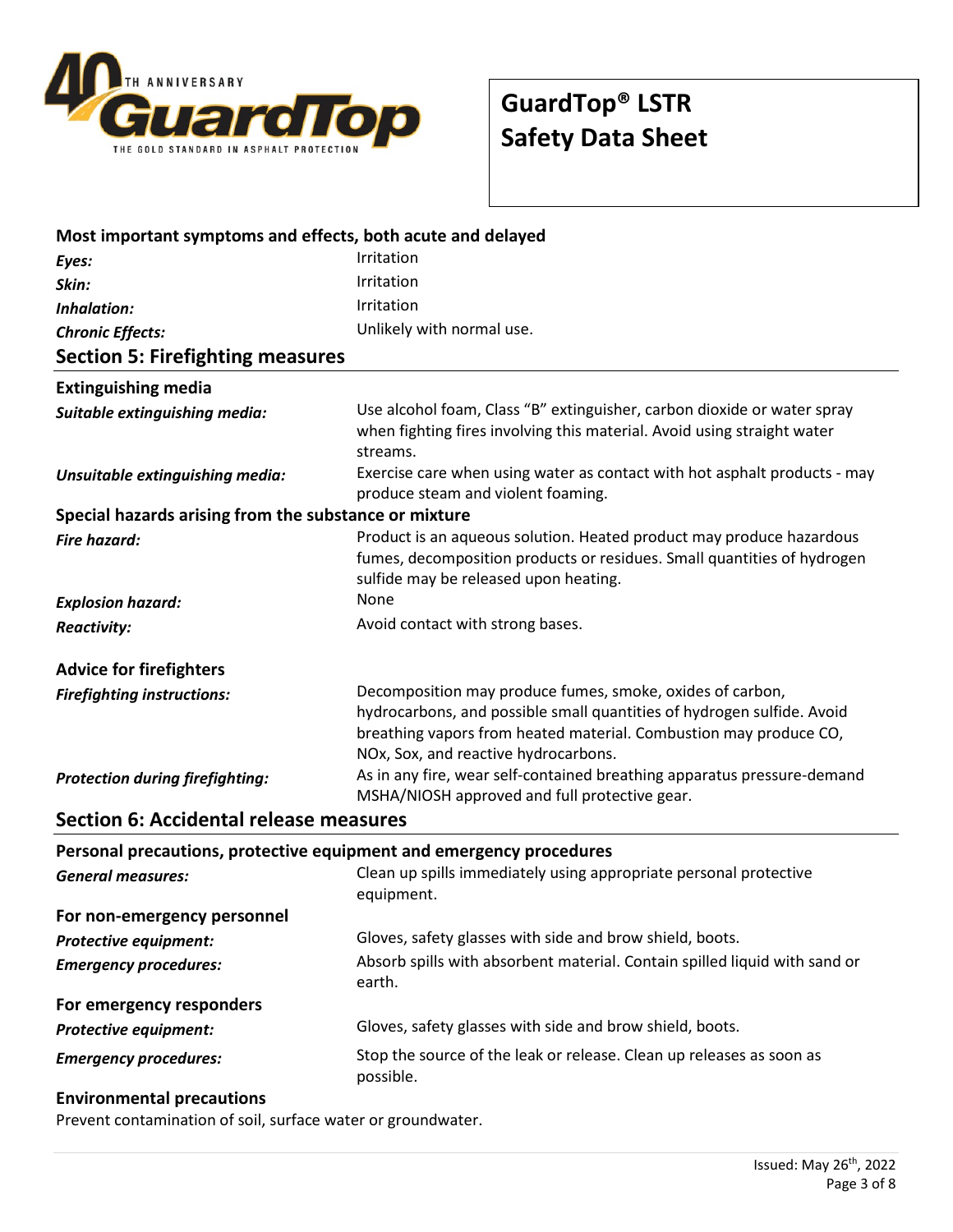

#### **Methods for containment/clean up**

Absorb spills with inert material. Contain spilled liquid with sand or earth. Contain liquid to prevent contamination of soil, surface water or groundwater. Large spillage should be dammed-off and pumped into containers.

## **Section 7: Handling and storage**

| <b>Precautions for safe handling</b>             |                                                                                                                                                                                                                                                                                                                                                       |  |  |
|--------------------------------------------------|-------------------------------------------------------------------------------------------------------------------------------------------------------------------------------------------------------------------------------------------------------------------------------------------------------------------------------------------------------|--|--|
| <b>Shelf Life:</b>                               | 30 Days @ 50-120 degrees F (in original, sealed containers).                                                                                                                                                                                                                                                                                          |  |  |
| Additional hazards when processed:               | When handling hot material, use protective clothing impervious to this<br>material. Respirable crystalline silica-containing dust may be generated<br>when working with dried product. Wet methods are recommended for any<br>handling of dried material. Use personal protection and controls identified<br>in Section 8 of this SDS as appropriate. |  |  |
| <b>Precautions for safe handling:</b>            | Use good Hygiene measures: wash exposed areas with mild soap and water<br>before eating, drinking, or smoking and again when leaving work.                                                                                                                                                                                                            |  |  |
| <b>Storage conditions:</b>                       | Do not store at temperatures above 120 degrees F.                                                                                                                                                                                                                                                                                                     |  |  |
| Section 8: Exposure controls/personal protection |                                                                                                                                                                                                                                                                                                                                                       |  |  |
| <b>Engineering Controls:</b>                     | Facilities storing or utilizing this material should be equipped with an<br>eyewash facility and a safety shower. Avoid confined spaces. Cutting,<br>grinding, or impacting should be done under wet methods or other system<br>to contain dust particles.                                                                                            |  |  |
| <b>Eye/Face Protection Requirements:</b>         | Where contact with this material is likely, eye protection is recommended.                                                                                                                                                                                                                                                                            |  |  |
| <b>Skin Protection Requirements:</b>             | Selection of specific items such as gloves, boots, apron, or full-body suit will<br>depend on operation and potential exposure.                                                                                                                                                                                                                       |  |  |
| <b>Respiratory Protection Requirements:</b>      | Where there is potential for airborne exposure more than applicable limits,<br>wear NIOSH/MSHA approved respiratory protection.                                                                                                                                                                                                                       |  |  |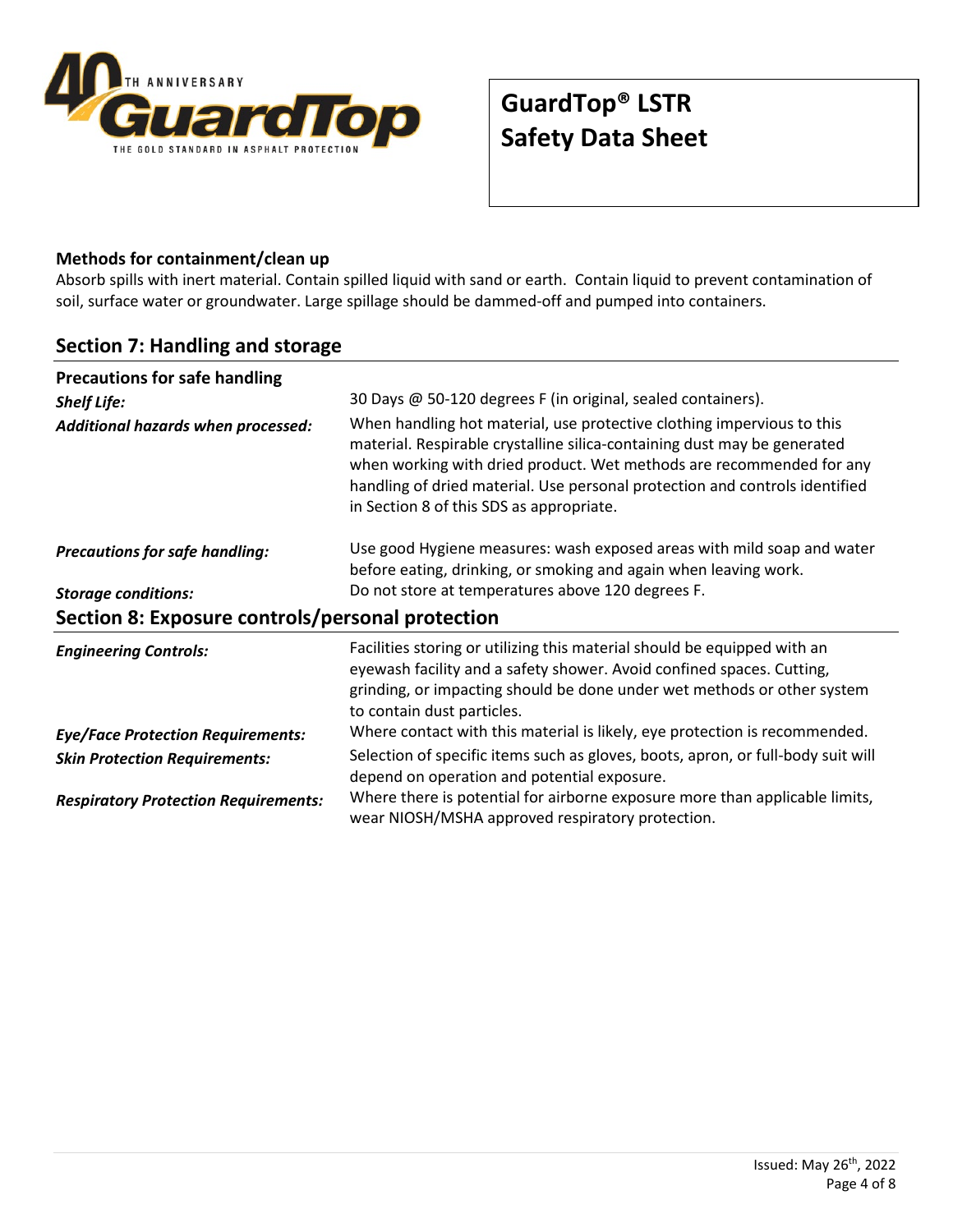

| <b>Exposure Guidelines:</b>                           |                                    |                              |  |
|-------------------------------------------------------|------------------------------------|------------------------------|--|
| <b>Hydrogen Sulfide:</b>                              | <b>NIOSH REL</b>                   | C 10 ppm, 15 mg/m3 (10 min.) |  |
|                                                       | <b>OSHA PEL</b>                    | C 20 ppm, 50 ppm (10 min.)   |  |
| Section 9: Physical and chemical properties           |                                    |                              |  |
| Information on basic physical and chemical properties |                                    |                              |  |
| <b>Physical state:</b>                                | Liquid                             |                              |  |
| Appearance:                                           | <b>Brown to Black</b>              |                              |  |
| Odor:                                                 | Asphalt Odor                       |                              |  |
| pH:                                                   | $8.5 - 10.0$                       |                              |  |
| <b>Melting point:</b>                                 | 0 <sup>C</sup>                     |                              |  |
| <b>Freezing point:</b>                                | 0 <sup>C</sup>                     |                              |  |
| <b>Specific Gravity:</b>                              | $1.0 - 1.5$ (Water=1)              |                              |  |
| <b>Boiling point:</b>                                 | 212 degrees F @ 760 mm Hg          |                              |  |
| <b>Flash point:</b>                                   | <b>None</b>                        |                              |  |
| UEL:                                                  | N/A                                |                              |  |
| LEL:                                                  | N/A                                |                              |  |
| Vapor pressure:                                       | Same as water mm Hg @ 70 degrees F |                              |  |
| Solubility:                                           | Soluble in water                   |                              |  |
| %Volatiles:                                           | <35% @ 70 degrees F @ 760 mm Hg    |                              |  |
| VOC:                                                  | <1                                 |                              |  |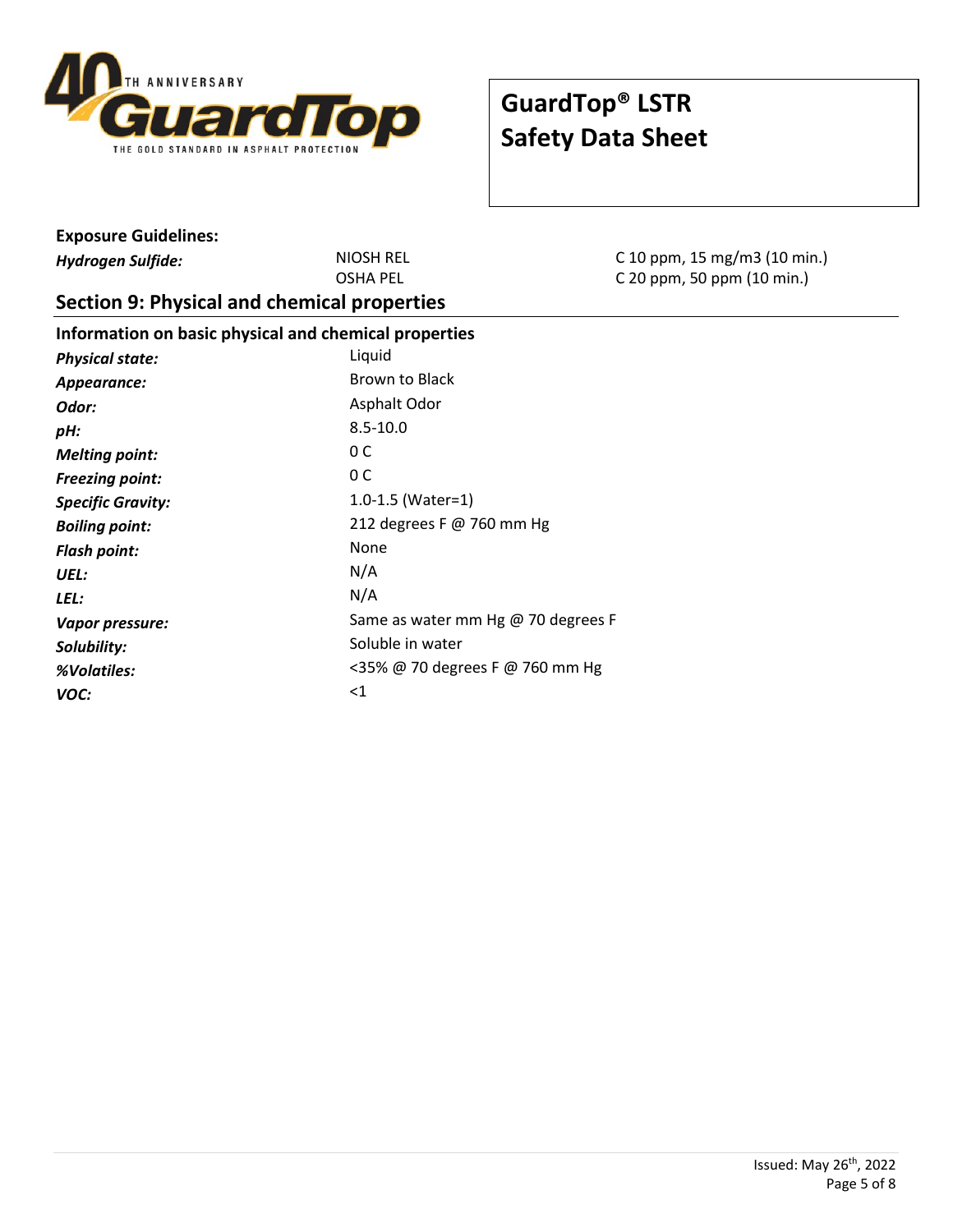

## **Section 10: Stability and reactivity**

| <b>Reactivity:</b>                         | Low                                                          |
|--------------------------------------------|--------------------------------------------------------------|
| <b>Chemical stability:</b>                 | This compound is stable at ambient conditions.               |
| <b>Possibility of hazardous reactions:</b> | Low                                                          |
| <b>Conditions to avoid:</b>                | Avoid extreme temperatures.                                  |
| Incompatible materials:                    | Avoid contact with strong bases.                             |
| Hazardous decomposition product:           | Decomposition will not occur if handled and stored properly. |
| <b>Polymerization:</b>                     | Hazardous polymerization will not occur.                     |

## **Section 11: Toxicological information**

| <b>Skin corrosion:</b>                                 | May cause irritation and a rash with prolonged or repeated contact with<br>skin.                            |                                                                                                                                                                 |
|--------------------------------------------------------|-------------------------------------------------------------------------------------------------------------|-----------------------------------------------------------------------------------------------------------------------------------------------------------------|
| Serious eye damage/irritation:                         | Irritating, may injure eye tissue if not removed promptly.                                                  |                                                                                                                                                                 |
| Respiratory or skin sensitization:                     | Repeated contact may cause skin irritation, prolonged inhalation may cause<br>respiratory tract irritation. |                                                                                                                                                                 |
| <b>Germ cell mutagenicity:</b>                         | None                                                                                                        |                                                                                                                                                                 |
| Carcinogenicity:                                       | <b>IARC</b>                                                                                                 | No components of this product present at levels greater than or<br>equal to 0.1% is identified as probable, possible, or confirmed<br>human carcinogen by IARC. |
|                                                        | <b>ACGIH</b>                                                                                                | No components of this product present at levels greater than or<br>equal to 0.1% is identified as a carcinogen or potential<br>carcinogen by ACGIH.             |
|                                                        | <b>NTP</b>                                                                                                  | No components of this product present at levels greater than or<br>equal to 0.1% is identified as a known or anticipated carcinogen<br>by NTP.                  |
|                                                        | <b>OSHA</b>                                                                                                 | No components of this product present at levels greater than or<br>equal to 0.1% is identified as carcinogen or potential carcinogen<br>by OSHA.                |
| <b>Reproductive toxicity:</b>                          | This product contains one or more chemicals known to cause reproductive<br>harm.                            |                                                                                                                                                                 |
| Specific target organ toxicity<br>(single exposure):   | Skin and/or respiratory irritation, mild.                                                                   |                                                                                                                                                                 |
| Specific target organ toxicity<br>(repeated exposure): | Skin, respiratory, kidney and liver.                                                                        |                                                                                                                                                                 |
| <b>Aspiration hazard:</b>                              | Respiratory distress as a result of aspiration.                                                             |                                                                                                                                                                 |
| Symptoms/injuries after inhalation:                    | Prolonged inhalation may be harmful. Respiratory tract irritation, cough,<br>chest discomfort.              |                                                                                                                                                                 |
| Symptoms/injuries after eye contact:                   | Eye tearing, irritation, burns if contact made with heated material.                                        |                                                                                                                                                                 |
| Symptoms/injuries after ingestion:                     | Harmful if swallowed, irritating to mouth, throat and stomach.                                              |                                                                                                                                                                 |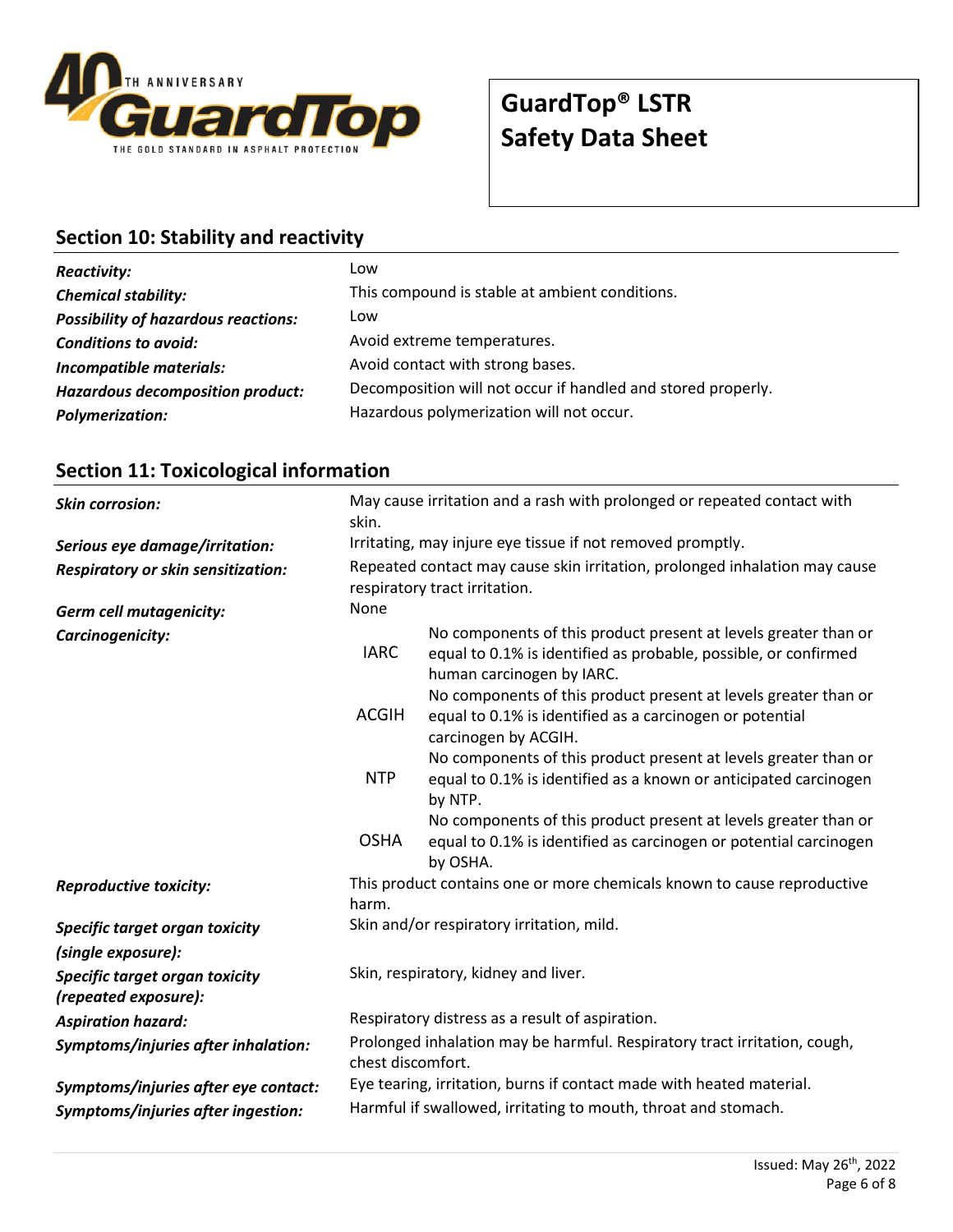

## **Section 12: Ecological information**

#### **Environmental Hazards**

This material should be prevented from uncontrolled applications to soil or earth. This material should be prevented from entering storm water, sewage drainage systems and bodies of water.

#### **Section 13: Disposal considerations**

| This product, as supplied, when discarded or disposed of, may be a<br><b>Waste Disposal:</b><br>hazardous waste according to Federal regulations (40 CFR 261). Under the<br>Resource Conservation and Recovery Act (RCRA), it is the responsibility of<br>the user of the product to determine whether the material is a hazardous<br>waste subject to RCRA. Treat or dispose of waste material in accordance<br>with all local, state/provincial, and national requirements. Avoid disposal<br>into wastewater treatment facilities. |                                                                                       |
|---------------------------------------------------------------------------------------------------------------------------------------------------------------------------------------------------------------------------------------------------------------------------------------------------------------------------------------------------------------------------------------------------------------------------------------------------------------------------------------------------------------------------------------|---------------------------------------------------------------------------------------|
| <b>Contaminated Materials:</b>                                                                                                                                                                                                                                                                                                                                                                                                                                                                                                        | Treat as product waste.                                                               |
| <b>Container Disposal:</b>                                                                                                                                                                                                                                                                                                                                                                                                                                                                                                            | Unclean empty containers should be disposed of in the same manner as<br>the contents. |
| Section 14: Transport information                                                                                                                                                                                                                                                                                                                                                                                                                                                                                                     |                                                                                       |
| <b>Product Label:</b>                                                                                                                                                                                                                                                                                                                                                                                                                                                                                                                 | <b>Guard Top Asphalt Based Emulsion</b>                                               |
| <b>UN Number:</b>                                                                                                                                                                                                                                                                                                                                                                                                                                                                                                                     | Non-hazardous, no UN number                                                           |
| <b>DOT Shipping Name:</b>                                                                                                                                                                                                                                                                                                                                                                                                                                                                                                             | Non-Regulated, Water Based Asphalt Emulsion                                           |
| <b>DOT Hazard Class:</b>                                                                                                                                                                                                                                                                                                                                                                                                                                                                                                              | Non-Hazardous                                                                         |

### **Section 15: Regulatory information**

| <b>EEC Symbols and Indications of Danger:</b> | Irritant (Xi)                                                                                                             |
|-----------------------------------------------|---------------------------------------------------------------------------------------------------------------------------|
| <b>R-Phrases:</b>                             | R36/37/38 - Irritating to eyes, respiratory system, and skin.                                                             |
| <b>WHMIS Hazard Symbols:</b>                  | Class D - Irritant                                                                                                        |
| <b>CERCLA Hazardous Substances:</b>           | HYDROGEN SULFIDE (CAS 7783-06-4) - RQ 100 lb.                                                                             |
| <b>California Proposition 65:</b>             | This product contains one or more chemicals known to the State of<br>California to cause cancer and/or reproductive harm. |
| Clean Air Act – Section 112:                  |                                                                                                                           |
| Title V:                                      | HYDROGEN SULFIDE (7783-06-4)                                                                                              |
| <b>SC Toxic Air Pollutants List:</b>          | HYDROGEN SULFIDE (7783-06-4)                                                                                              |
| Sara Title II – Section 313:                  | There are no known ingredients in sufficient quantity to be subject to<br>reporting.                                      |
| <b>TSCA Inventory Status:</b>                 | All ingredients of this product are listed.                                                                               |